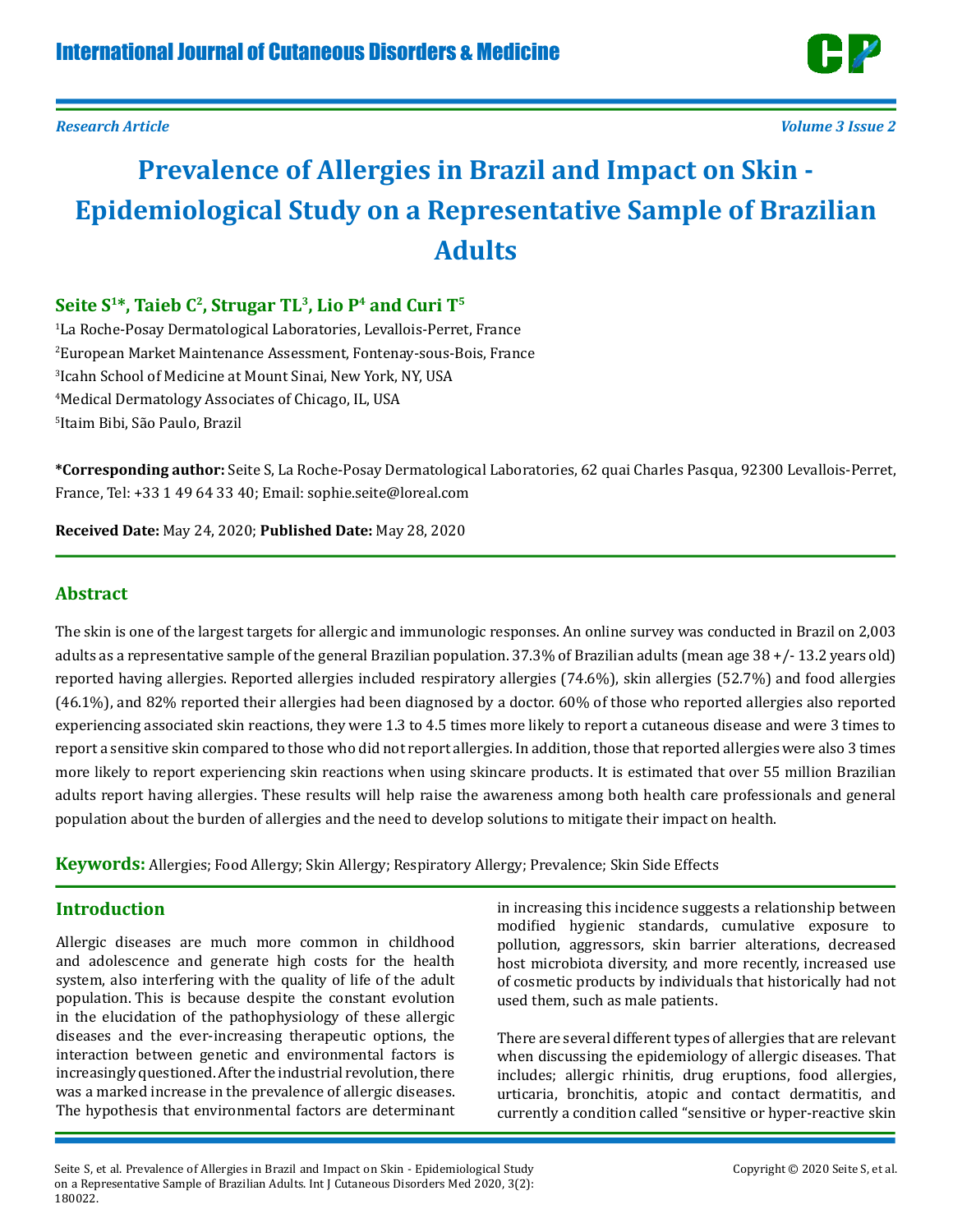syndrome". More recently, several studies have shown the increasing prevalence of these allergic diseases worldwide. In Brazil, the prevalence of physician-diagnosed asthma, rhinitis and atopic dermatitis was predetermined for the first time in 2001. This prevalence was, on average, 12%, 39% and 8%, respectively, according to previous study [1- 6]. There are some documented studies on food allergies, however with data still limited to select population groups and therefore representing a slightly incomplete view. In these studies, cutaneous manifestations are among the most cited, the most prevalent being IgE-mediated.

The cutaneous manifestations related to food hypersensitivity may manifest as urticaria, angioedema and eczema. Compared to other countries in Latin America and even the rest of the world, Brazil has high prevalence of allergic diseases, and asthma-related symptoms, with average values of approximately 20% varying from one region to another [5,7]. Perhaps due to global climate change, higher hygiene standards leading to lower microbiota diversity, industrialization of nations with increased pollution and greater indiscriminate use of chemical agents, allergy is becoming more common. Its complexity is no longer limited to specific patient groups, climatic stations, or defined locations. Thus, there is a complex network of triggers of allergic disease crises. Many of these demonstrate the great influence of environmental factors and factors related to the host and way of life. They generate a growing prevalence of a variety of allergic diseases with a chronic course. In this paper, we describe the results of an online survey assessing allergy prevalence in Brazilians, outline the populations who report allergies, and characterize the skin conditions associated with allergy.

# **Methods**

# **Study Population**

A polling institute (HC Conseil, Paris, France) conducted an online survey in Brazil between November 2018 and January 2019. A sample of the general population aged over 18 years, considered as adult population, was then recruited. Proportional quota sampling was applied to render the study population representative of the Brazilian general population over 18 years of age following data available and published. These quotas were based on the following aspects: sex, age, socio-professional status and regional distribution. Data were collected via Internet by random selection of 2,003 Brazilian people among the large number of internet users over 18years of age who agreed to participate. Each participant was contacted by e-mail, and if the contact failed or if the questionnaire was not totally completed, another participant with the same characteristics was randomly selected.

### **Survey**

This research employed completely anonymized data without involving direct patient contact, so institutional review board approval was not necessary prior to study initiation. Respondents were asked a range of sociodemographic questions including gender, age, occupation/ social class, area of residence; tobacco use; phototype; presence of allergies; type of allergies; allergens; medical diagnosis confirmation; therapeutic treatment; symptoms, skin pathologies, skin effects and skin symptoms. Questions regarding the impact of environmental factors like exposure to environmental pollution and sun were also asked. Missing data was not allowed, respondents were thus required to provide an answer to all questions.

## **Statistical Analysis**

In this descriptive study, subjects reporting allergies were compared to subjects who did not report any allergies. Quantitative variables were expressed as mean and standard deviation. Qualitative variables were expressed as frequencies and percentages. Comparisons between groups were performed using the Student test in the case of quantitative variables; for categorical variables, intergroup comparisons were done with the χ2 test. Relative risk (RR) was calculated for probability comparison between the population reporting allergies to the population who did not report allergies. The level of significance was set at 5%. Statistical analyses were performed using R software version 3.6.1.

# **Results**

# **Global Population**

Out of the 2,003 respondents (18 to 74 years old, 48.9% males and 51.1% females), 37.3% of subjects (mean age 38+/- 13.2 years old) reported having allergies (of which 41.3% were men and 58.7% were women). 6.1% of the total population lived in rural areas (< 20,000 inhabitants), 18.8% in suburban or medium size cities (between 20,000 and 100,000 inhabitants), 75.1% in large cities (>100 000 inhabitants), and 15.5% were smokers. The phototype repartition of the total population was 10.9%, 22.4%, 46.7%, 13.6%, 3.2% and 3.2% for respectively phototype I to VI. Reported allergies included respiratory allergies (74.6%), skin allergies (52.7%) and food allergies (46.1%). 82% reported their allergies had been diagnosed by at least one doctor, a dermatologist or a general practitioner most frequently (Table 1). However, many reported not using any treatment (corticosteroids, antihistamine or other) - respectively 43.7%, 47% and 52.5% of those with respiratory, skin and food allergies. 52.8% were able to identify the allergen(s) responsible for their allergies (mainly mites and mold), as well as the main symptoms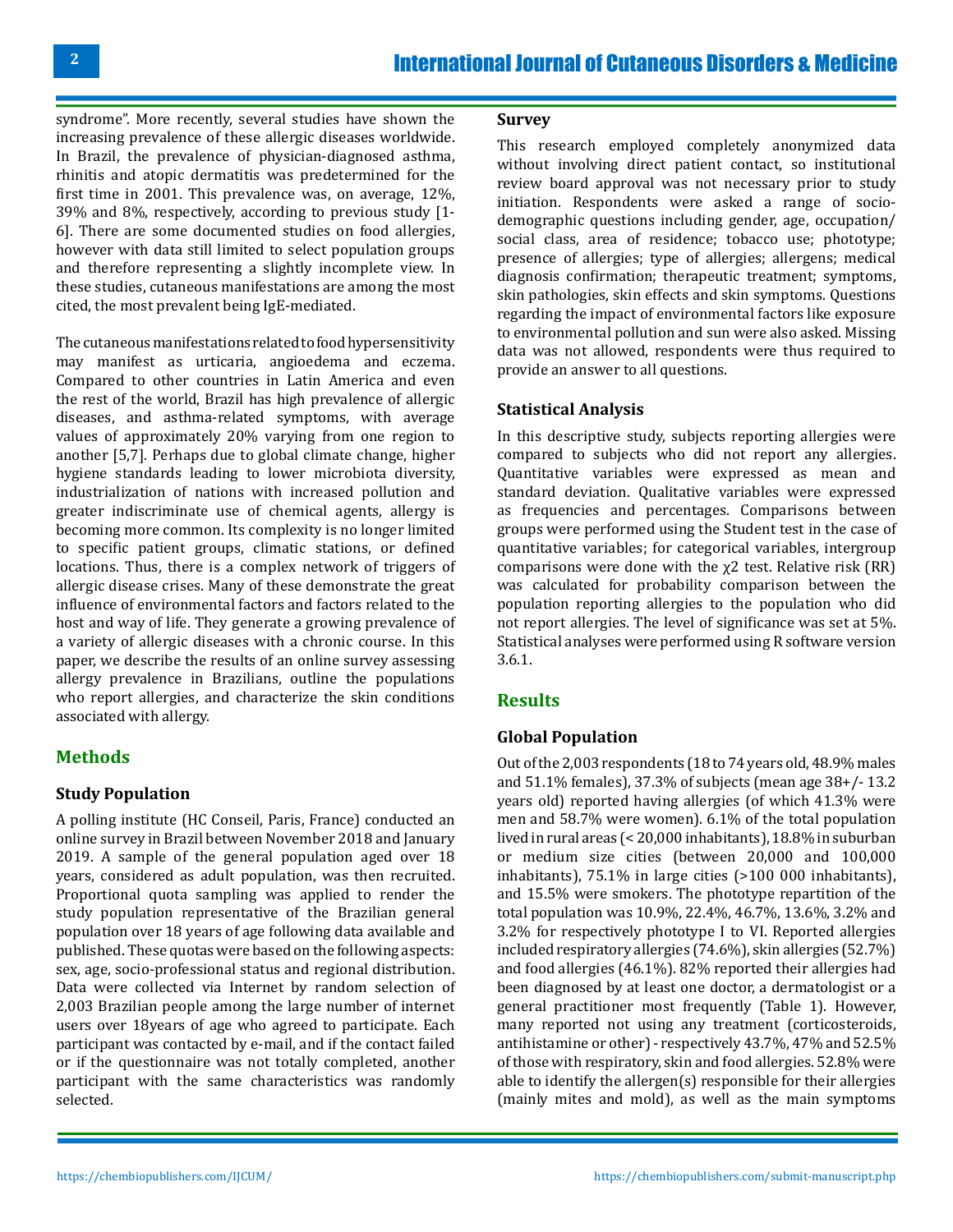# International Journal of Cutaneous Disorders & Medicine

associated with their allergies were allergic rhinitis or eczema (Table 2). 60% of those who reported allergies also reported experiencing associated skin reactions. In 67.9% a doctor diagnosed this skin reaction, and 50.8% of those experiencing skin reactions reported resorting to topical and/or oral treatments (Table 3).

| <b>Allergen Reported by participants</b>                       | $\mathbf n$ | $\%$   |  |  |  |  |
|----------------------------------------------------------------|-------------|--------|--|--|--|--|
| Participants reporting an allergy                              | 748         | 37,34% |  |  |  |  |
| Participants able to name the allergy                          | 395         | 52,81% |  |  |  |  |
| Percentage of participants diagnosed<br>by a doctor            | 614         | 82,09% |  |  |  |  |
| Health professional who diagnosed the participant's<br>allergy |             |        |  |  |  |  |
| Dermatologist                                                  | 225         | 36,64% |  |  |  |  |
| <b>General Practitioner</b>                                    | 198         | 32,25% |  |  |  |  |
| <b>Allergy Specialist</b>                                      | 106         | 17,26% |  |  |  |  |
| Otolaryngologist                                               | 33          | 5,37%  |  |  |  |  |
| <b>Pulmonary Specialist</b>                                    | 21          | 3,42%  |  |  |  |  |
| Pediatrician                                                   | 19          | 3,09%  |  |  |  |  |
| Other specialized physician                                    | 8           | 1,30%  |  |  |  |  |
| Homeopathic doctor                                             | 3           | 0,49%  |  |  |  |  |
| Acupuncturist                                                  | 1           | 0,16%  |  |  |  |  |

**Table 1:** Doctors who diagnosed allergies.

**Symptoms associated with allergy reported by participants n %** Allergic Rhinitis (hay fever)  $\begin{array}{|c|c|c|c|c|} \hline 518 & 69,25\% \hline \end{array}$ Eczema/Atopic Dermatitis | 185 | 24,73% Asthma 99 13,24%<br>0ther 85 11,36% 85 | 11,36% Edema 82 10,96% Bronchitis with wheezing  $\begin{array}{|c|c|c|c|c|} \hline 79 & 10,56\% \hline \end{array}$ Conjunctivitis 77 10,29% **Allergen Reported by participants n %** Dust mites 1 500 66,84% Mold 158 61,23% Pollens 272 36,36% Dogs, cats, ferrets, other animals 262 35,03%<br>Food Allergens 208 27,81% Food Allergens 208 27,81%<br>Cockroaches 160 21,39% Cockroaches 160<br>
<u>Exa</u> (bees, wasps, hornets 112 Hymenoptera (bees, wasps, hornets etc.) 14,97% latex 110 14,71%<br>0ther 70 9.36% 9,36%

**Table 2:** Symptoms and allergens related by the allergic population.

| <b>Allergen Reported by participants</b>                         | $\mathbf n$ | $\%$   |  |  |  |  |
|------------------------------------------------------------------|-------------|--------|--|--|--|--|
| Percentage of participants reporting<br>skin reaction            | 449         | 60,03% |  |  |  |  |
|                                                                  |             |        |  |  |  |  |
| Percentage managed by a doctor                                   | 305         | 67,93% |  |  |  |  |
| Health professional who managed the skin reaction?               |             |        |  |  |  |  |
| Dermatologist                                                    | 174         | 57,05% |  |  |  |  |
| <b>General Practitioner</b>                                      | 85          | 27,87% |  |  |  |  |
| <b>Allergy Specialist</b>                                        | 31          | 10,16% |  |  |  |  |
| Participants reporting prescribed treatment for skin<br>reaction |             |        |  |  |  |  |
| What kind of treatment was prescribed for your skin<br>reaction? |             |        |  |  |  |  |
| Topical                                                          | 142         | 62,28% |  |  |  |  |
| oral                                                             | 130         | 57,02% |  |  |  |  |
| Dermocosmetic                                                    | 45          | 19,74% |  |  |  |  |

**Table 3:** Skin reactions associated with allergies.

#### **Allergic Population Versus Non-Allergic Population**

The population who reported allergies was slightly younger  $(\text{mean age } 38 + \text{/} - 13.2 \text{ versus } 39.3 + \text{/} - 14.2 \text{ years } 0 \text{Id}, \text{p=0.02})$ in comparison to the population who did not report allergies. They included more women  $(58.7 \text{ vs } 46.5\%)$   $(p<0.0001)$ , were slightly more likely to live in big cities (77 vs 73.9%,  $p=0.02$ ) and to had a light (I, II, II) phototype  $(81.7 \text{ vs } 79\%$ . p=0.157). However, the two populations were similar in their smoking status.

Those who reported allergies were 1.5 to 4.5 times more likely to also report a skin disease (contact eczema (RR=4.17 [2.93 – 5.91], p<0.001), sun allergy (RR=2.59 [2.22 – 3.02] , p<0.001), atopic dermatitis (RR=3.09 [2.41 – 3.93] , p<0.001), rosacea (RR=2.63 [1.93 – 3.58] , p<0.001), psoriasis (RR=2.15 [1.48  $-3.09$ ], p<0.001), or acne (RR=1.28 [1.15 – 1.42], p<0.001)) and were 2 times more likely to report sensitive skin (RR=1.89 [1.70 – 2.10] , p<0.001) compared to those who did not report allergies (Figure 1). They were significantly more likely to report sensitive skin (57.7 vs 30.6%), particularly very sensitive skin  $(20.5 \text{ vs } 9.2\%)$   $(p<0.0001)$  but also sensitive eyes (64.2 vs 42.9%, p<0.001) and having parents with sensitive skin (42.5 vs 22%, p=0.0001). Interestingly, 38% of those who reported allergies also reported having AD during childhood versus 16.6 % for those who did not report allergies (p<0.001). Those who reported allergies were more likely to experience skin discomfort and reported a higher incidence of severe skin discomfort (Figure 2). They were also more likely to report experiencing skin reactions (pruritus: RR=1.93; burning: RR=2.25 or tickling: RR=1.95 p<0.001) when using skincare products (Figure 3).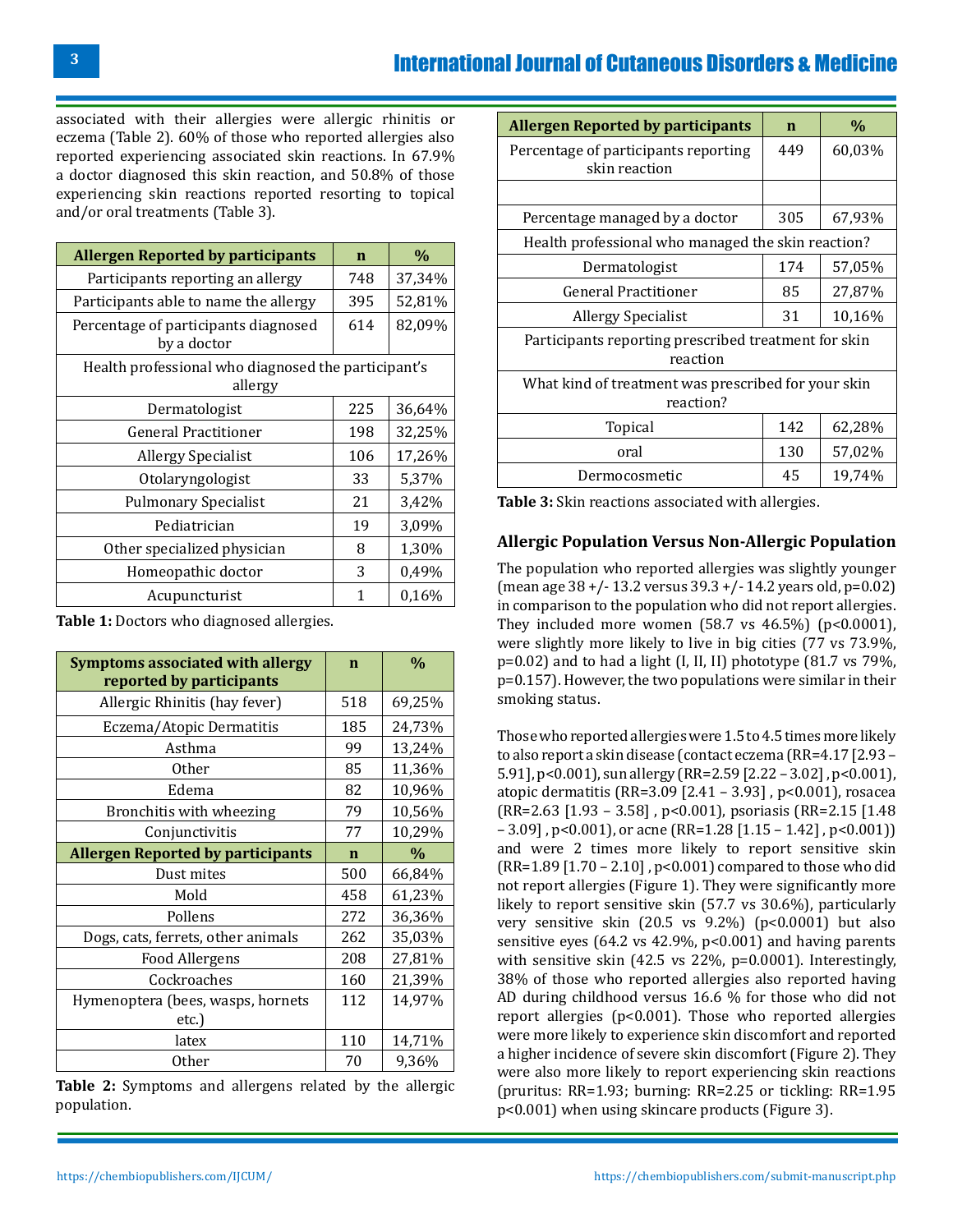# International Journal of Cutaneous Disorders & Medicine

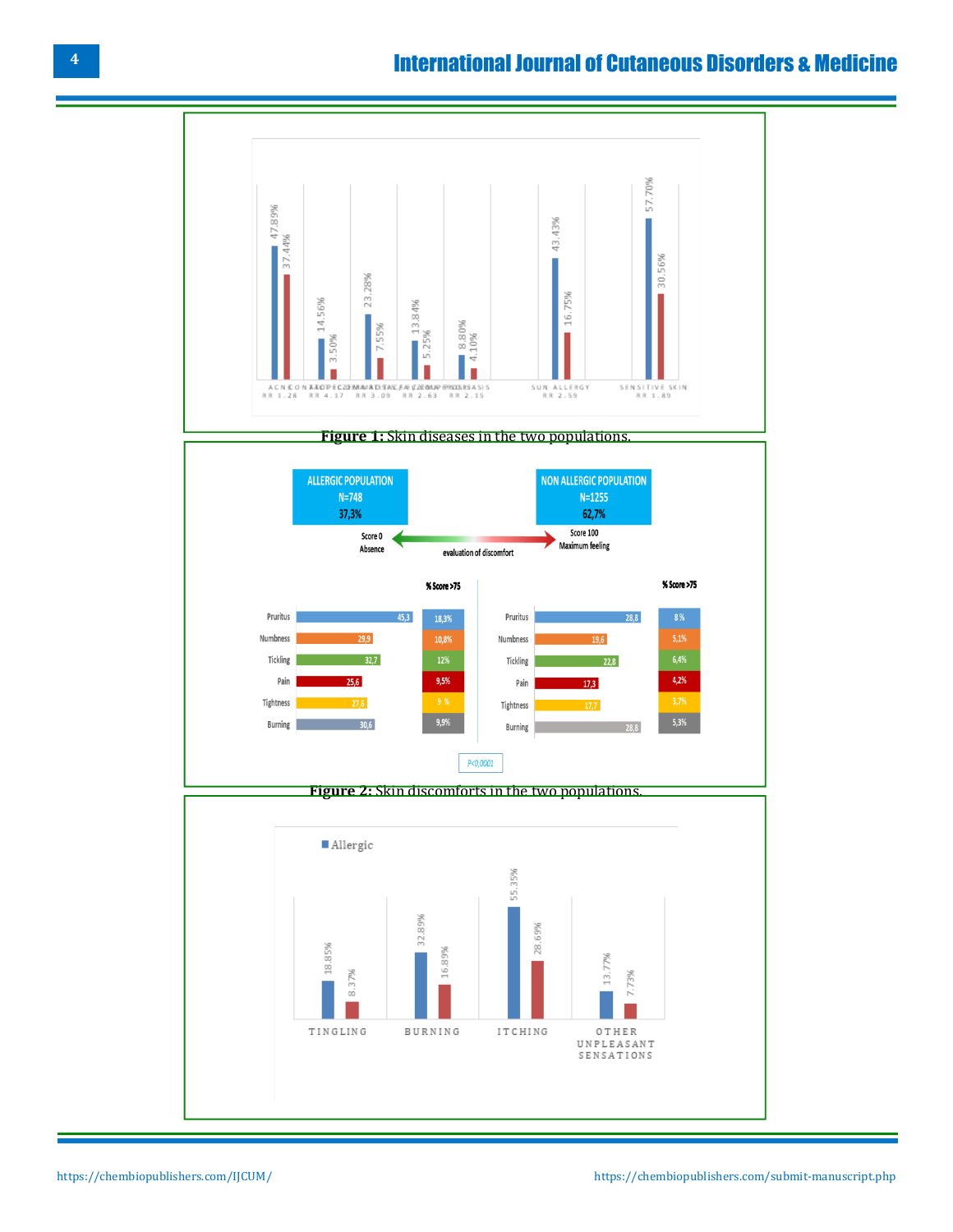#### **Figure 3:** Skin discomforts associated with skincare products in the two populations.

### **Environmental Impact**

The population who reported allergies was not significantly

more impacted by air, water, ground, noise, light and radiation pollution (NS) than the population who did not report allergies (Table 4).

| <b>Pollutions</b> | <b>Impacted</b> |              |           | <b>Worried</b> |           |              |           |
|-------------------|-----------------|--------------|-----------|----------------|-----------|--------------|-----------|
|                   | Allergic        | Non Allergic | <b>RR</b> | P-value        | Allergic  | Non Allergic | <b>RR</b> |
| Air               | $n = 748$       | $n = 1255$   | 1,01      | ns             | $n = 748$ | $n = 1255$   |           |
|                   | 89,97%          | 88,84%       |           |                | 43,58%    | 43,59%       | 1,00      |
| Water             | 41,31%          | 34,10%       | 1,21      | < 0.05         | 7,09%     | 7,17%        | 0,99      |
| Soil              | 30,08%          | 25,10%       | 1,20      | < 0.05         | 3,07%     | 2,71%        | 1,13      |
| Noise             | 65,24%          | 58,41%       | 1,12      | < 0.05         | 28,07%    | 27,81%       | 1,01      |
| Light             | 49,47%          | 38,49%       | 1,29      | < 0.05         | 11,76%    | 8,84%        | 1,33      |
| Radiation         | 26,87%          | 20,80%       | 1,29      | < 0.05         | 5,08%     | 5,18%        | 0,98      |

**Table 4:** Impact of the pollution in the two populations.

They more frequently claimed that pollution affected their way of life (87.3 vs 76.6%, p<0.0001) and had a health and well-being impact (95.5 vs  $87.6\%$ , p<0.0000). They also more commonly noted an impact of pollution on their skin (60.6 vs 45.6%, p<0.0001, quite to very important for 76.5 vs 56.1%, p<0.0001). However, they use similarly dermocosmetic products to protect their skin against pollution (20 vs 14.3%). In the population who reported allergies, significantly more had moderate and intense daylight solar exposure than the population who did not report allergies (74.8 vs 68.3%, p<0.0001). Nevertheless, 12.7% reported not using any photoprotection similar to 12.9% in the population who did not report allergies (NS). They were more likely to apply sunscreen when working outdoors (38.4 vs 29.4NS) or during intense sun exposure (65 vs 67.8%, NS) but not during outdoor leisure activity (32.5 vs 31.4%, NS).

# **Discussion**

In this survey of a representative sample of the general Brazilian adult population, 37.3% of survey respondents reported having allergies. Self-report may be one limitation of this study, even if 82% of the respondents who reported allergies said that a doctor had officially diagnosed these allergies. Non-immunologically based adverse responses to a food, for example, may easily be misconstrued to be an allergic reaction and self-reported as such. Another limitation of this study is that only adults 18 years and older were sampled when allergy rates are increasing most rapidly among children. There are many theories attempting to explain the ongoing escalation in allergy prevalence. One of them is the role of the skin barrier in allergic sensitization. Specifically, dysfunction of the skin barrier can increase the likelihood of allergens coming into contact with the immune system, which can trigger sensitization. However, the impact of allergies on other skin conditions has been less thoroughly characterized. Nonetheless, our survey results show a clear association between reporting any type of allergy and reporting skin disease or skin sensitivity. While some of these links are relatively well-established, such as that between food allergy and atopic dermatitis, others are less clear [8-11].

### **Conclusion**

Understanding allergy is critical to providing care to the vast proportion of Brazilian who suffer from its symptoms. For the millions of people coping with allergies, they can create significant lifestyle burden. Anxiety, impact on relationships, embarrassment, and frequent interruptions to normal tasks brought on by respiratory, food, and skin allergy symptoms all contributing to poorer quality of life in those people. Much work still needs to be done in developing ways to manage allergies. Strategies such as avoidance can be an option as 52.8% of survey respondents were able to identify the causative allergens. However, without well-developed therapeutic solutions for those with existing allergies, the prevalence of allergies is bound to continue to rise, even as incidence stabilizes [12-15].

### **Conflicts of Interest**

Seite S is employee of La Roche-Posay, France. Lio P has served as a consultant and speaker for L'Oreal/La Roche-Posay. He has also been a consultant/advisor for Micreos, Pierre-Fabre, Johnson & Johnson, Syncere Skin Systems, Altus Labs, AOBiome, Galderma, IntraDerm, Theraplex, Unilever, and is a board member of the National Eczema Association. Taieb C, Strugar T L, and Curi T have served as a consultant for L'Oreal/La Roche-Posay.